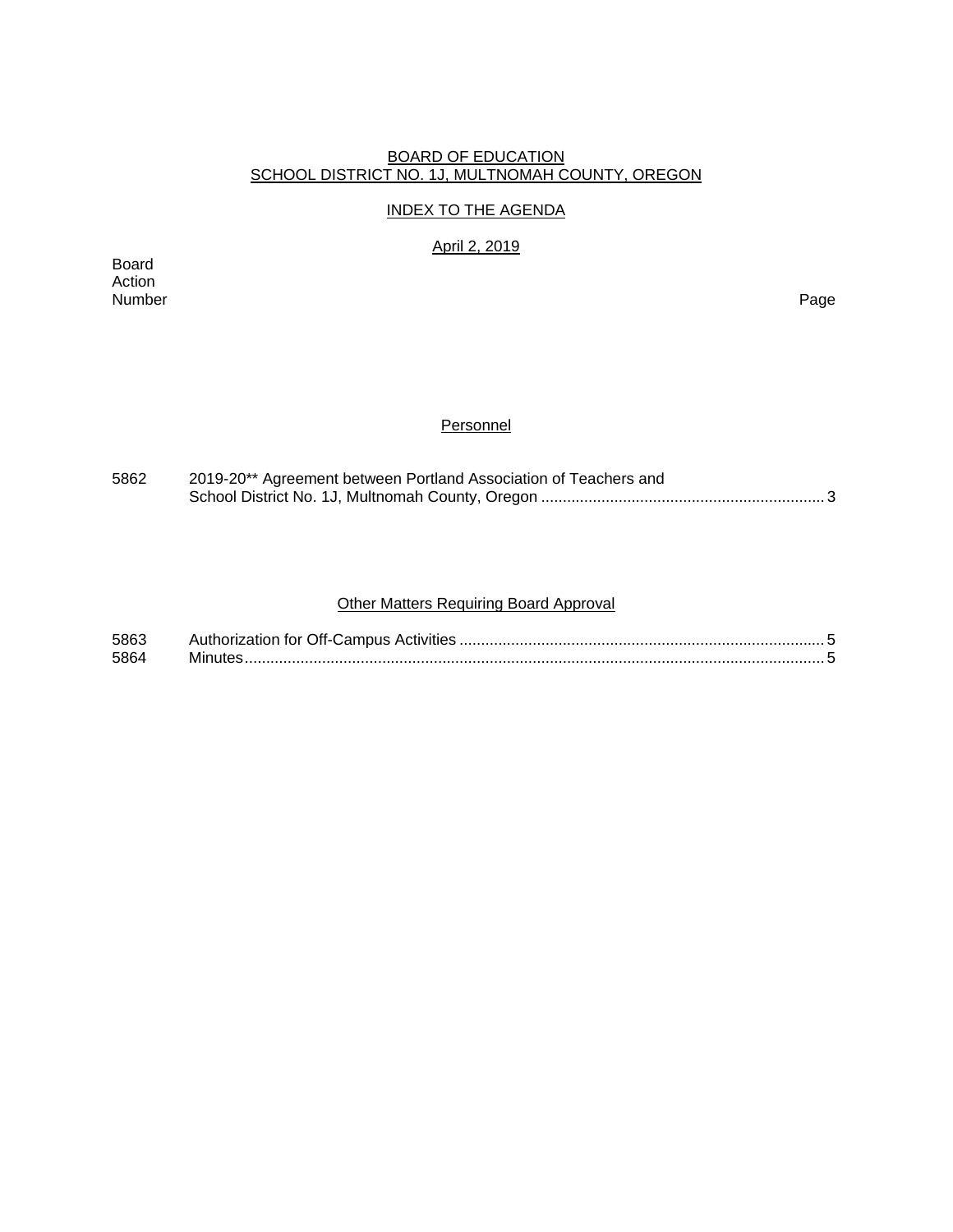## **Personnel**

Resolution Number 5862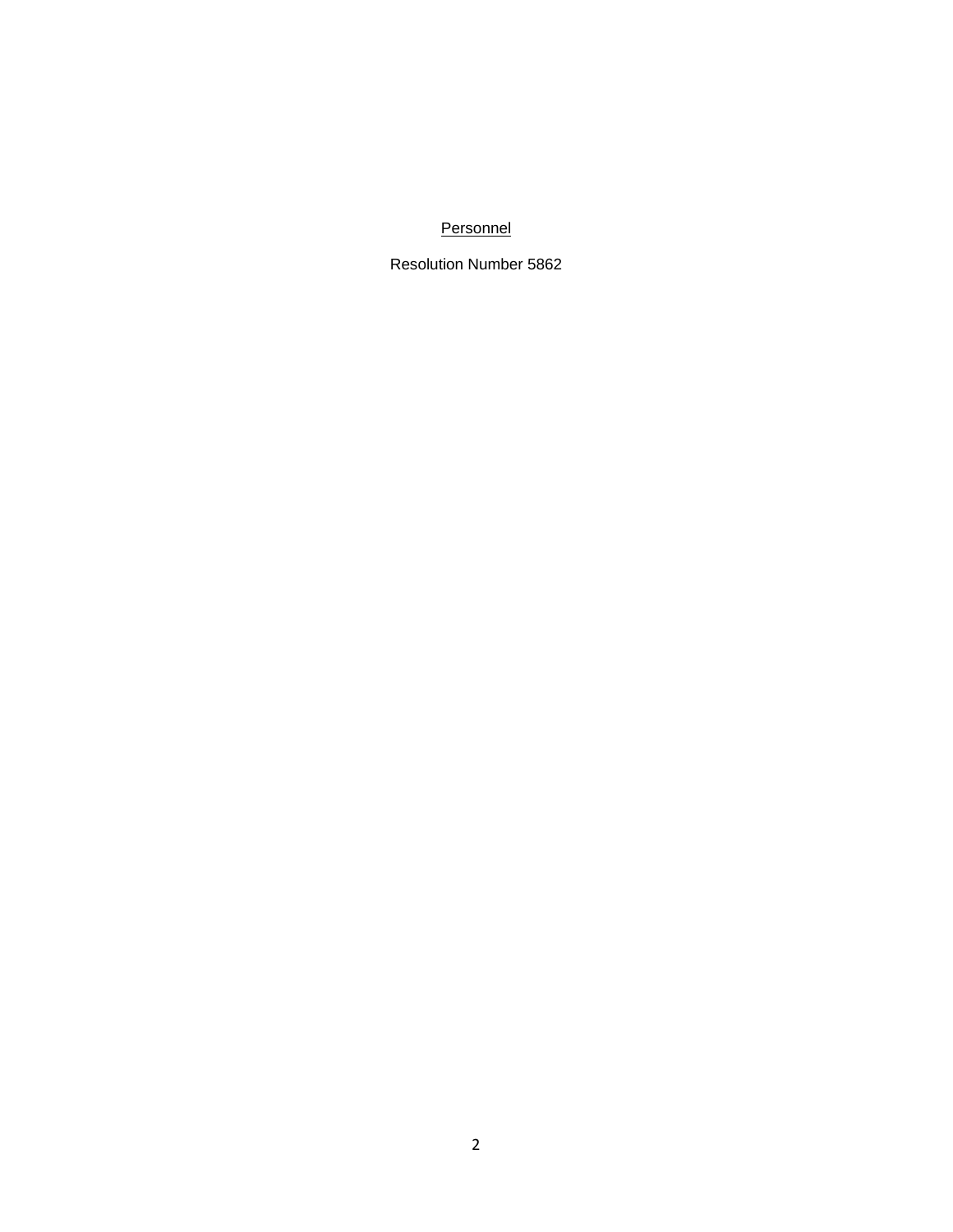#### **RESOLUTION No. 5862**

2019–20\*\* Agreement between Portland Association of Teachers and School District No. 1J, Multnomah County, Oregon

## **RESOLUTION**

The Superintendent is authorized and directed to execute the 2019–20\*\* Agreement between the Portland Association of Teachers, representing licensed personnel, and School District No. 1J, Multnomah County, Oregon, on the terms presented to the Board and filed in the record of this meeting.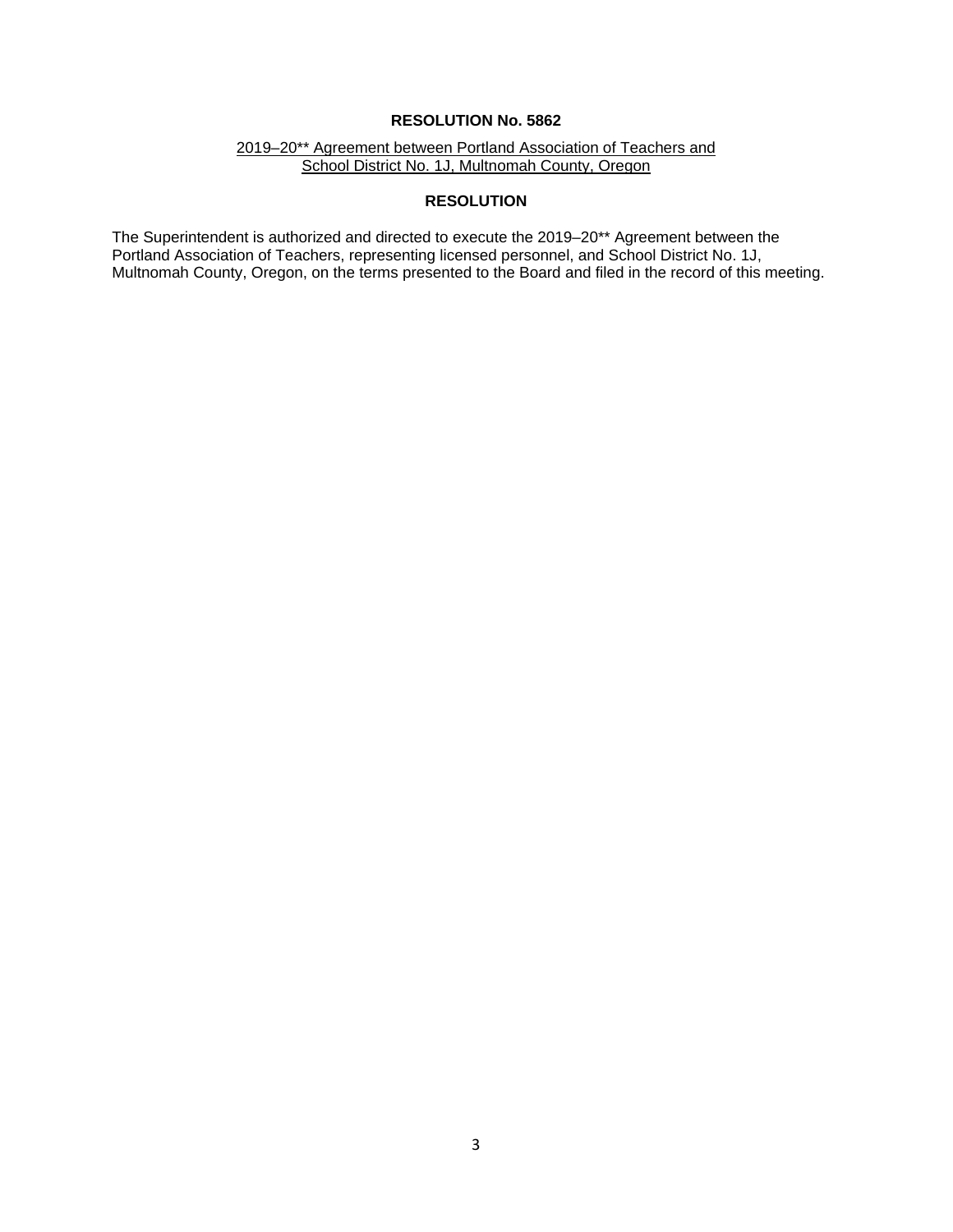Other Matters Requiring Board Approval

Resolution Numbers 5863 and 5864